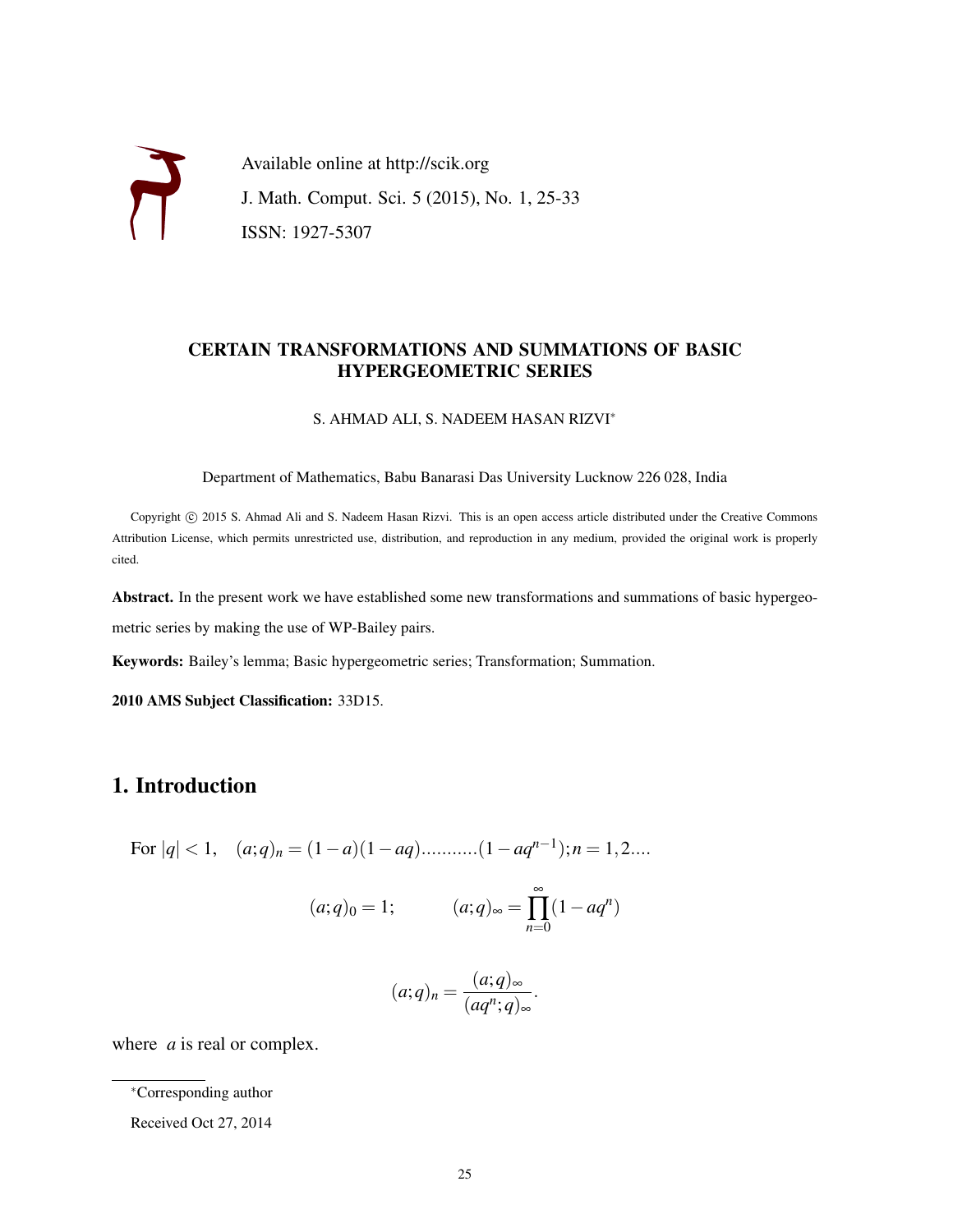A Basic Hypergeometric Series is defined as

$$
_{r}\phi_{s}(a_{1},a_{2},a_{3}...a_{r};b_{1},b_{2},b_{3}......b_{s};q,z) =
$$

$$
\sum_{n=0}^{\infty} \frac{(a_1;q)_n (a_2;q)_n \dots (a_r;q)_n}{(q;q)_n (b_1;q)_n (b_2;q)_n \dots (b_s;q)_n} [(-1)^n q^{\frac{n(n-1)}{2}}]^{1+s-r} z^n.
$$

For  $0 < |q| < 1$ , the series converges absolutely for all *z* if  $r \leq s$  and for  $|z| < 1$  if  $r = s + 1$ . This series also converges absolutely if  $|q| > 1$  and  $|z| < |b_1b_2...b_s|/|a_1a_2...a_r|$ .

In 1944, Bailey [1] introduced a very useful and simple identity known as Bailey's lemma. The Bailey's lemma states that, if

$$
\beta_n = \sum_{r=0}^n \alpha_r u_{n-r} v_{n+r} \tag{1.1}
$$

and

$$
\gamma_n = \sum_{r=n}^{\infty} \delta_r u_{r-n} v_{n+r},\tag{1.2}
$$

then under the suitable convergence conditions and if change in the order of summations is allowed

$$
\sum_{n=0}^{\infty} \alpha_n \gamma_n = \sum_{n=0}^{\infty} \beta_n \delta_n,
$$
\n(1.3)

where  $\alpha_r, \delta_r, u_r$  and  $v_r$  are functions of *r* such that  $\beta_n$  and  $\gamma_n$  exist. The proof of the lemma is trivial.

Taking  $u_r = 1/(q;q)_r$  and  $v_r = 1/(aq;q)_r$  in (1.1), we have

$$
\beta_n = \sum_{r=0}^n \frac{\alpha_r}{(q;q)_{n-r}(aq;q)_{n+r}}.\tag{1.4}
$$

The pair of sequence  $(\alpha_n, \beta_n)$  that satisfies (1.4) is called a Bailey pair relative to the parameter *a*.

The Bailey lemma has been a simple and effective tool in proving Rogers-Ramanujan type of identities and also a verity of transformations of basic hypergeometric series [2]. Slater [3, 4] used Bailey's lemma and gave the long list of 130 identities of Roger-Ramanujan type. After Slater the Bailey lemma have been extensively used to prove Rogers-Ramanujan type of identities and its generalizations [5-8]. Very recently, Warnaar [9] has written a very elegant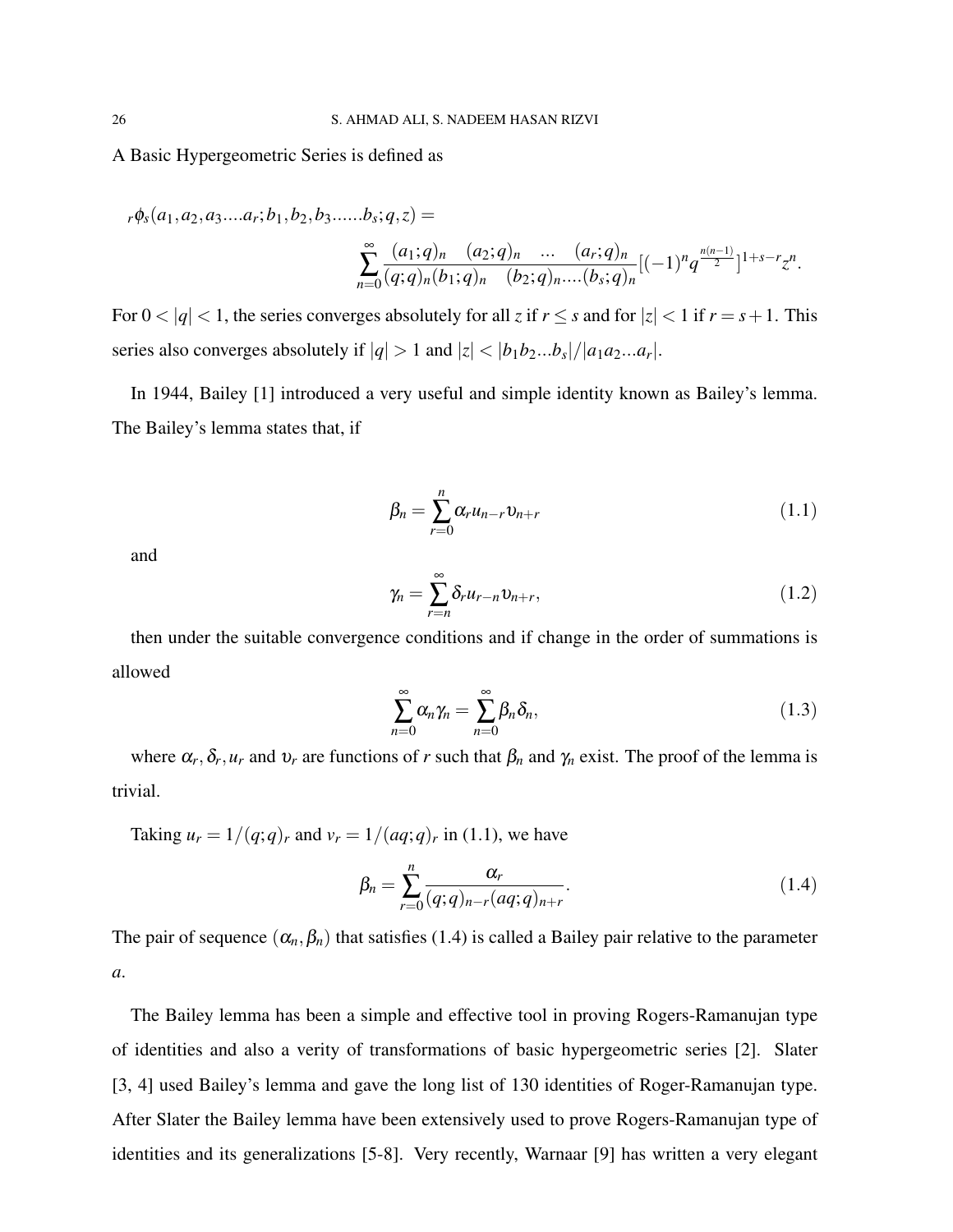survey of Bailey lemma. Andrews et al [10-13] exploited very effective the mechanism of Bailey's transform in the form of Bailey pair and Bailey chain. In particular, WP-Bailey pair  $(\alpha_n, \beta_n)$  [14] satisfying

$$
\beta_n = \sum_{r=0}^n \frac{(k/a;q)_{n-r}(k;q)_{n+r}}{(q;q)_{n-r}(aq;q)_{n+r}} \alpha_r.
$$
\n(1.5)

For  $k = 0$  in (1.5), we get the standard Bailey pair (1.4). The relation (1.5) follows by setting  $u_r = \frac{(k/a;q)_r}{(a;q)_r}$  $\frac{(k/a;q)_r}{(q;q)_r}$  and  $v_r = \frac{(k;q)_r}{(aq;q)}$  $\frac{kq_i}{(aq;q)_r}$  in (1.1). The same substitutions in (1.2), gives

$$
\gamma_n = \frac{(k;q)_{2n}}{(aq;q)_{2n}} \sum_{r=0}^{\infty} \frac{(k/a;q)_r (kq^{2n};q)_r}{(q;q)_r (aq^{2n+1};q)_r} \delta_{r+n}.
$$
\n(1.6)

In the present paper, we have established a number of transformations and summations of basic hypergeometric series by making use of (1.5) and (1.6). Some interesting special cases have also been deduced.

We define a WP-Bailey Unit Bailey pair as

$$
\alpha_n = \frac{(a, q\sqrt{a}, -q\sqrt{a}, a/k; q)_n}{(q, \sqrt{a}, -\sqrt{a}, kq; q)_n} (k/a)^n,
$$
\n
$$
\beta_n = \frac{1, n = 0, n > 0}{0, n > 0}.
$$
\n(1.7)

The trivial WP-Bailey pair is defined as

$$
\beta_n = \frac{(k, k/a; q)_n}{(q, aq; q)_n},
$$
\n
$$
\alpha_n = \frac{1, \quad n = 0,}{0, \quad n > 0}.
$$
\n(1.8)

A WP-Bailey pair due to Singh [15] is

$$
\alpha_n = \frac{(a,q\sqrt{a},-q\sqrt{a},y,z,a^2q/kyz;q)_n}{(q,\sqrt{a},-\sqrt{a},aq/y,aq/z,kyz/a;q)_n}(k/a)^n,
$$

$$
\beta_n = \frac{(ky/a, kz/a, k, aq/yz; q)_n}{(q, aq/y, aq/z, kyz/a; q)_n}.
$$
\n(1.9)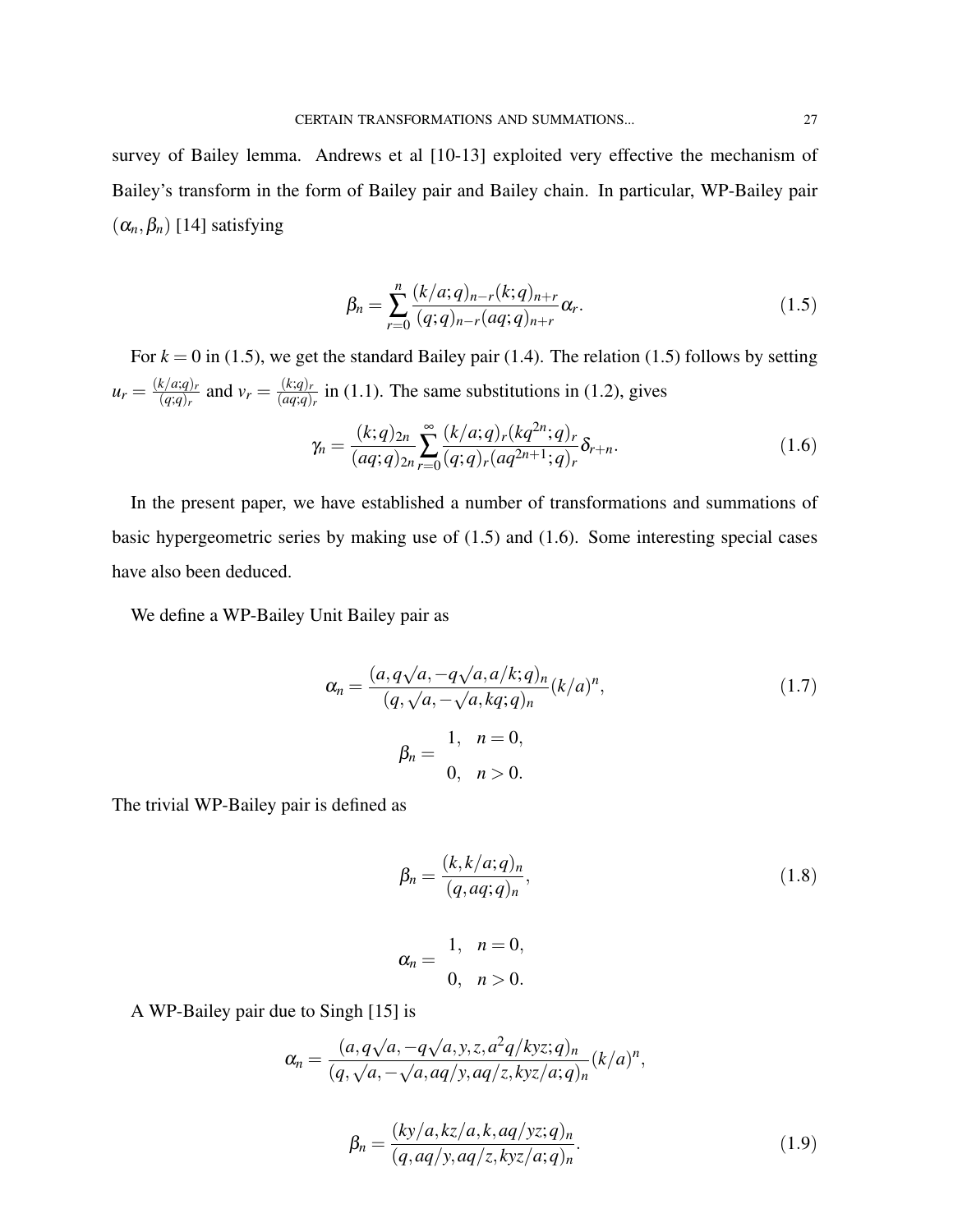In our analysis we shall also require the following known results,

$$
{}_4\phi_3(a, -q\sqrt{a}, b, c; -\sqrt{a}, aq/b, aq/c; q, q\sqrt{a/bc}) = \frac{(aq, q\sqrt{a/b}, q\sqrt{a/c}, aq/bc; q)_{\infty}}{(aq/b, aq/c, q\sqrt{a}, q\sqrt{a/bc; q)_{\infty}}}. \quad (1.10)
$$
  
(see [16], II.13)

$$
_3\phi_2(a,\lambda q,b;\lambda,q\lambda^2/b;q,\lambda^2/ab^2) = \frac{1-\lambda+\lambda/b(1-\lambda/a)}{(1-\lambda)(1+\lambda/b)} \frac{(\lambda^2/b^2,q\lambda^2/ab;q)_\infty}{(q\lambda^2/b,\lambda^2/ab^2;q)_\infty},\quad (1.11)
$$
  

$$
|\lambda^2/ab^2| < 1.
$$

(*see*[16]*pp*.103)

$$
{}_2\phi_1(a,b;aq/b;q,-q/b) = \frac{(-q;q)_{\infty}(aq,aq^2/b^2;q^2)_{\infty}}{(-q/b,aq/b;q)_{\infty}}.
$$
\n(1.12)

(*see*[16]*II*.9)

$$
{}_{4}\phi_{3}(a,q\sqrt{a},-q\sqrt{a},b;\sqrt{a},-\sqrt{a},aq/b;q,1/b^{2}q) = \frac{(a/b^{2},1/bq;q)_{\infty}}{(aq/b,1/b^{2}q;q)_{\infty}}.
$$
\n(1.13)

(*see*[17])

$$
{}_{8}\phi_{7}(a,q\sqrt{a},-q\sqrt{a},\sqrt{(a/b)},-\sqrt{(a/b)},\sqrt{(aq/b)},-\sqrt{(aq/b)},b;\sqrt{a},-\sqrt{a},q\sqrt{(ab)},-q\sqrt{(ab)})
$$

$$
{}_{,}\sqrt{(abq)},-\sqrt{(abq)},aq/b;q,bq) = \frac{(aq,b^{2}q;q)_{\infty}}{(bq,abq;q)_{\infty}},\tag{1.14}
$$

 $|bq| < 1.$ 

(*see*[18])

# 2. Main results

If  $(\alpha_n, \beta_n)$  is a WP-Bailey pair, then under suitable convergence conditions, the following relations are true

$$
\sum_{n=0}^{\infty} \frac{(-q\sqrt{k},c;q)_n}{(-\sqrt{k},kq/c;q)_n} (\frac{aq}{c\sqrt{k}})^n \beta_n =
$$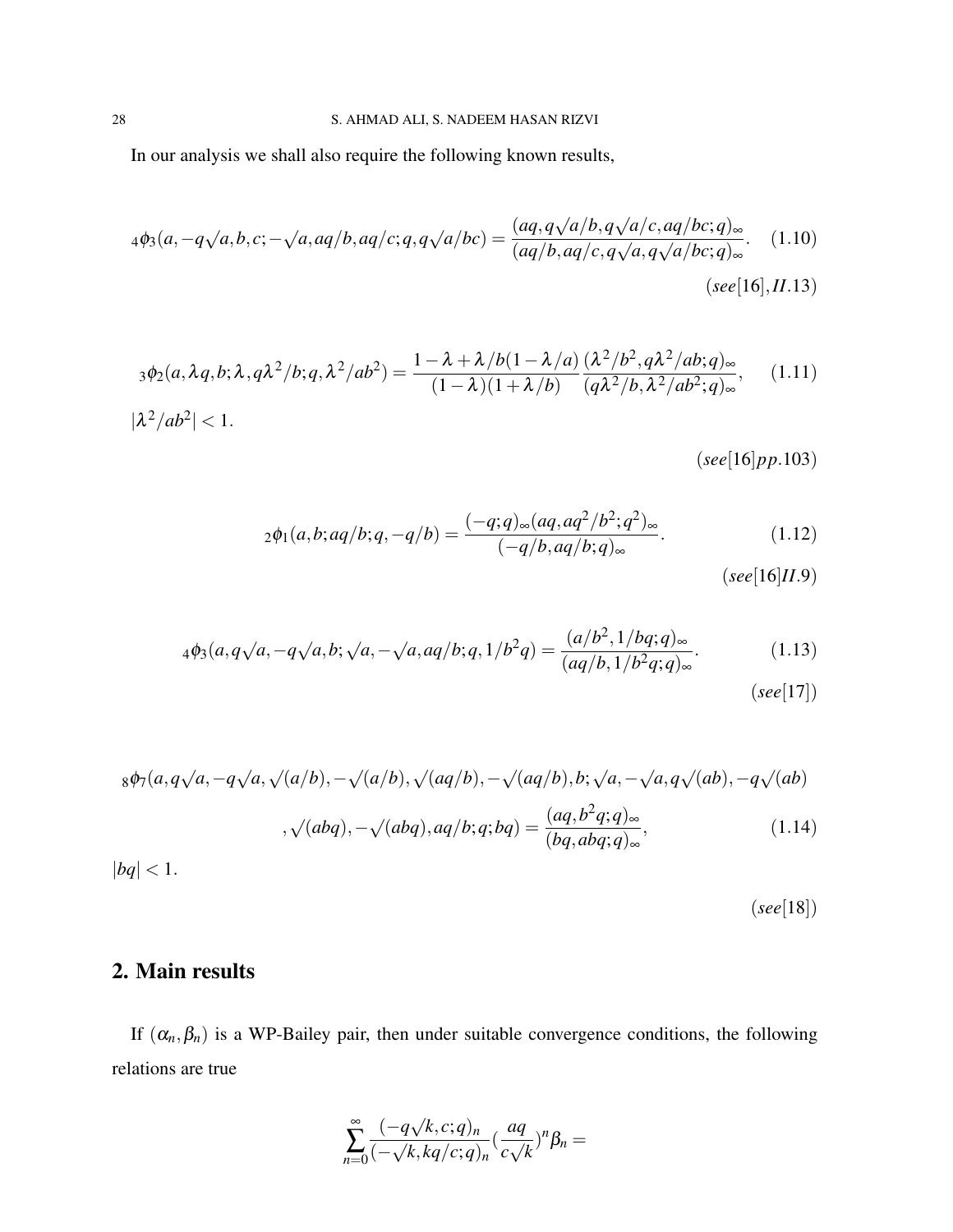$$
\frac{(kq,aq/\sqrt{k},q\sqrt{k}/c,aq/c;q)_{\infty}}{(aq/c\sqrt{k},aq,kq/c,q\sqrt{k};q)_{\infty}} \sum_{n=0}^{\infty} \frac{(k;q)_{2n}}{(kq;q)_{2n}} \frac{(-q\sqrt{k},q\sqrt{k},c;q)_n}{(-\sqrt{k},aq/\sqrt{k},aq/c;q)_n} (\frac{aq}{c\sqrt{k}})^n \alpha_n.
$$
 (2.1)

$$
\sum_{n=0}^{\infty} \frac{(q^{n+1}\sqrt{ak;q})_n}{(q^n\sqrt{ak;q})_n} \left(\frac{a^2}{k^2}\right)^n \beta_n =
$$
\n
$$
\frac{(a/k, a^2q/k;q)_{\infty}}{(a^2/k^2, aq;q)_{\infty}} \sum_{n=0}^{\infty} \frac{(k, kq^n, q^{n+1}\sqrt{ak;q})_n}{(q^n\sqrt{ak,a^2q/k,a^2q^{n+1}/k;q})_n} \frac{(1-\sqrt{akq^{2n}+\sqrt{a/(\sqrt{k-a^{2n}q^{2n}})}})}{(1-q^{2n}\sqrt{(ak)})(1+\sqrt{a/\sqrt{k}})} \left(\frac{a^2}{k^2}\right)^n \alpha_n.
$$
\n(2.2)

$$
\sum_{n=0}^{\infty} \frac{(q\sqrt{k}, -q\sqrt{k}; q)_n}{(\sqrt{k}, -\sqrt{k}; q)_n} (\frac{a^2}{k^2 q})^n \beta_n =
$$
\n
$$
\frac{(a^2/k, a/kq; q)_{\infty}}{(aq, a^2/k^2 q; q)_{\infty}} \sum_{n=0}^{\infty} \frac{(k, kq^n, q\sqrt{k}, -q\sqrt{k}; q)_n}{(a^2/k, a^2 q^n/k, \sqrt{k}, -\sqrt{k}; q)_n} (\frac{a^2}{q k^2})^n \alpha_n.
$$
\n(2.3)

$$
\sum_{n=0}^{\infty} \frac{(q\sqrt{k}, -q\sqrt{k}, \sqrt{a}, -\sqrt{a}, \sqrt{aq}, -\sqrt{aq};q)_n}{(\sqrt{k}, -\sqrt{k}, -kq\sqrt{(1/a)}, kq\sqrt{(1/a)}, k\sqrt{(q/a)}, -k\sqrt{(q/a)};q)_n} (\frac{kq}{a})^n \beta_n =
$$
  
\n
$$
\frac{(kq, k^2q/a^2; q)_{\infty}}{(kq/a, k^2q/a; q)_{\infty}} \sum_{n=0}^{\infty} \frac{(k, kq^n, q\sqrt{k}, -q\sqrt{k}, \sqrt{a}, -\sqrt{a}, \sqrt{(aq)}, -\sqrt{(aq)};q)_n}{(\sqrt{k}, -\sqrt{k}, kq\sqrt{(1/a)}, -kq\sqrt{(1/a)}, k\sqrt{(q/a)}, -k\sqrt{(q/a)};q)_n}
$$
  
\n
$$
\frac{(k^2q/a, k^2q^{(n+1)}/a; q)_n}{(aq, aq^{n+1}, kq, kq^{n+1};q)_n} (\frac{kq}{a})^n \alpha_n.
$$
 (2.4)

$$
\sum_{n=0}^{\infty} \left(\frac{-aq}{k}\right)^n \beta_n = \frac{(kq, a^2q^2/k; q^2)_{\infty}(-q; q)_{\infty}}{(-aq/k, aq; q)_{\infty}} \sum_{n=0}^{\infty} \frac{(k, kq^n; q)_n}{(kq, a^2q^2/k; q^2)_{2n}} \left(\frac{-aq}{k}\right)^n \alpha_n.
$$
 (2.5)

**Proof 2.1.** Substituting  $a = kq^{2n}$ ,  $b = k/a$  and  $c = cq^n$  in (1.10), we have

$$
4\phi_3(kq^{2n}, -q^{n+1}\sqrt{k}, k/a, cq^n; -q^n\sqrt{k}, aq^{2n+1}, kq^{n+1}/c; q, aq/c\sqrt{k})
$$
  
= 
$$
\frac{(kq, aq/\sqrt{k}, q\sqrt{k/c}, aq/c; q)_{\infty}(aq; q)_{2n}(kq/c, q\sqrt{k}; q)_n}{(aq/c\sqrt{k}, aq, kq/c, q\sqrt{k}; q)_{\infty}(kq; q)_{2n}(aq/\sqrt{k}, aq/c; q)_n}.
$$
 (2.6)

Putting  $\delta_r = \frac{(c, -q\sqrt{k};q)_r}{(-\sqrt{k}kq/c;q)}$ (− √ *k*,*kq*/*c*;*q*)*r* ( *aq*  $\frac{aq}{c\sqrt{k}}$ )<sup>*r*</sup> in (1.6) and making the use of (2.6), we get  $\gamma_n = \frac{(k;q)_{2n}(q)}{(k;q)_{2n}(q)}$ √ *k*,−*q* √ *k*, *c*;*q*)*n*(*kq*,*aq*/ √ *k*,*q* √ *k*/*c*,*aq*/*c*;*q*)<sup>∞</sup>  $(kq;q)_{2n}( \frac{l\vee}{\sqrt{2}}$ *k*,*aq*/  $\frac{V}{\sqrt{2}}$ *k*,*aq*/*c*;*q*)*n*(*aq*,*aq*/*c* √ *k*, *kq*/*c*,*q* √ *k*;*q*)<sup>∞</sup> ( *aq c*  $\frac{q}{q}$ *k* ) *n* .

Substituting  $\delta_n$  and  $\gamma_n$  as above in (1.3), we get (2.1).

**Proof 2.2** Setting  $a = k/a$ ,  $b = kq^{2n}$  and  $\lambda = q^{2n}\sqrt{ak}$  in (1.11), we get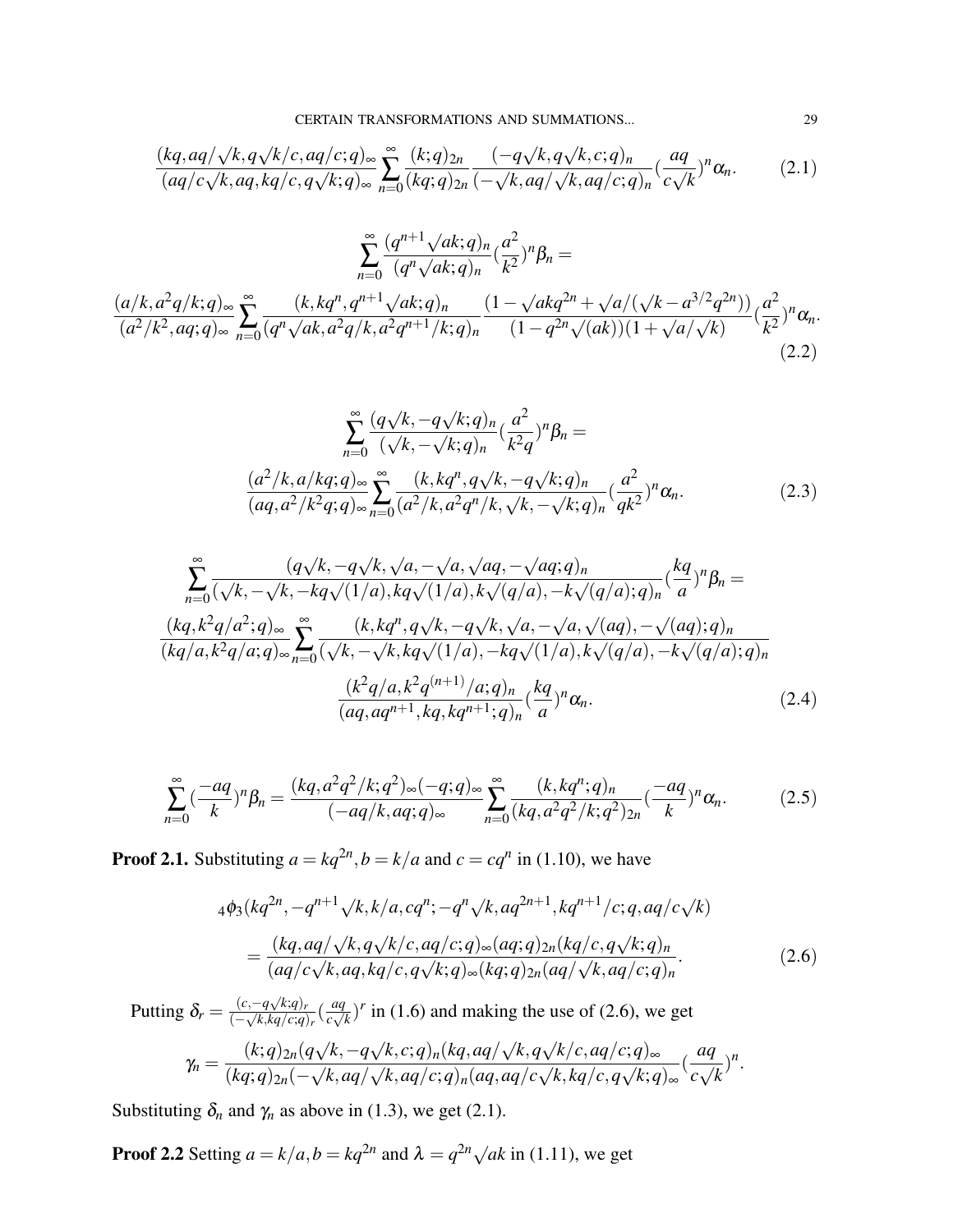$$
{}_3\phi_2(k/a,q^{2n+1}\sqrt{ak,kq^{2n}};q^{2n}\sqrt{ak,aq^{2n+1}};q,a^2/k^2) = \frac{(a/k,a^2q/k;q)_{\infty}(aq;q)_{2n}}{(a^2/k^2,aq;q)_{\infty}(a^2q/k;q)_{2n}}
$$

$$
\times \frac{(1 - q^{2n} \sqrt{ak} + \sqrt{a/(\sqrt{k} - a^{3/2} q^{2n})})}{(1 - q^{2n} \sqrt{ak})(1 + \sqrt{a/\sqrt{k}})},
$$
\n(2.7)

 $|a^2/k^2| < 1.$ 

Choosing  $\delta_r = \frac{(q^{n+1}\sqrt{(ak)};q)_r}{(q^n\sqrt{(ak)};q)_r}$  $\frac{q^{n+1}\sqrt{(ak);q)_r}}{(q^n\sqrt{(ak);q)_r}}\left(\frac{a^2}{k^2}\right)$  $\frac{a^2}{k^2}$ )<sup>*r*</sup> in (1.6) and substituting in (2.7), we have

$$
\gamma_n = \frac{(1-q^{2n}\sqrt{ak}+\sqrt{a}/(\sqrt{k-a^{3/2}q^{2n}}))}{(1-q^{2n}\sqrt{(ak))(1+\sqrt{a}/\sqrt{k})}}\frac{(a/k, a^2q/k; q)_{\infty}(k, kq^n, q^{n+1}\sqrt{(ak); q})_n}{(aq, a^2/k^2; q)_{\infty}(q^n\sqrt{(ak), a^2q/k}, a^2q^{n+1}/k; q)_n}(\frac{a^2}{k^2})^n.
$$

using  $\delta_n$  and  $\gamma_n$  in (1.3), we obtain (2.2).

**Proof 2.3.** Choosing  $a = kq^{2n}$  and  $b = k/a$  in (1.13), we get

$$
{}_{4}\phi_{3}(kq^{2n},q^{n+1}\sqrt{k},-q^{n+1}\sqrt{k},k/a;q^{n}\sqrt{k},-q^{n}\sqrt{k},aq^{2n+1};q,a^{2}/k^{2}q) = \frac{(a^{2}q^{2n}/k,a/kq;q)_{\infty}}{(aq^{2n+1},a^{2}/k^{2}q;q)_{\infty}}.
$$
\n(2.8)

Now taking  $\delta_r = \frac{(q\sqrt{k}, -q\sqrt{k};q)_r}{(\sqrt{k}, -\sqrt{k};q)_r}$  $\frac{q\sqrt{k},-q\sqrt{k;q}_r}{(\sqrt{k},-\sqrt{k;q}_r)}\left(\frac{a^2}{k^2q}\right)$  $\frac{a^2}{k^2q}$ <sup>*r*</sup> in (1.6) and using (2.8), we get  $\gamma_n =$ (*a* <sup>2</sup>/*k*,*a*/(*kq*);*q*)∞(*k*;*q*)2*n*(*q* √ *k*,−*q* √ *k*;*q*)*<sup>n</sup>*  $\frac{(a^{7/k},a^{7/k}q^{7})\infty\{k, q^{7}/q\}}{(aq,a^{2}/(qk^{2});q)_{\infty}(a^{2}/k;q)_{2n}(\sqrt{qk^{2}/q})}$ *k*,−  $\frac{V}{\sqrt{2}}$ *k*;*q*)*<sup>n</sup>* ( *a* 2  $\frac{a}{qk^2}$ <sup>n</sup>.

substituting  $\delta_n$  and  $\gamma_n$  in (1.3), we obtained (2.3).

**Proof 2.4.** Taking  $a = kq^{2n}$  and  $b = k/a$  in (1.14), we get

$$
8\phi_7(kq^{2n}, q^{n+1}\sqrt{k}, -q^{n+1}\sqrt{k}, q^n\sqrt{a}, -q^n\sqrt{a}, q^n\sqrt{aq}, -q^n\sqrt{aq}, k/a; q^n\sqrt{k}, -q^n\sqrt{k},
$$
  
\n
$$
kq^{n+1}/\sqrt{a}, -kq^{n+1}/\sqrt{a}, kq^n\sqrt{(q/a)}, -kq^n\sqrt{(q/a)}, aq^{2n+1}; q, kq/a)
$$
  
\n
$$
= \frac{(kq^{2n+1}, k^2q/a^2; q)_{\infty}}{(kq/a, k^2q^{2n+1}/a; q)_{\infty}},
$$
\n(2.9)

 $|kq/a| < 1.$ 

Putting  $\delta_r = \frac{(q\sqrt{k}, -q\sqrt{k}, \sqrt{a}, -\sqrt{a}, \sqrt{(aq)}, -\sqrt{(aq)}, q)}{(1/a) - k\sqrt{(1/a)} - k\sqrt{(1/a)}k\sqrt{(a/a)} - k\sqrt{(a/a)}k\sqrt{(a/a)}}$  $\frac{(q\sqrt{k},-q\sqrt{k},\sqrt{a},-\sqrt{a},\sqrt{(aq)},-\sqrt{(aq)},q)_r}}{(\sqrt{k},-\sqrt{k},kq\sqrt{(1/a)},-kq\sqrt{(1/a)},k\sqrt{(q/a)},-k\sqrt{(q/a)},q)_r}$  $\frac{q}{a}$ )<sup>*r*</sup> in (1.6) and applying (2.9), we have

$$
\gamma_n = \frac{(kq, qk^2/a^2; q)_{\infty}(qk^2/a, k; q)_{2n}(q\sqrt{k}, -q\sqrt{k}, \sqrt{a}, -\sqrt{a}, \sqrt{(aq); q})_n}{(kq/a, k^2q/a; q)_{\infty}(kq, aq; q)_{2n}(\sqrt{k}, -\sqrt{k}, kq\sqrt{(1/a)}, -kq\sqrt{(1/a)}; q)_n}
$$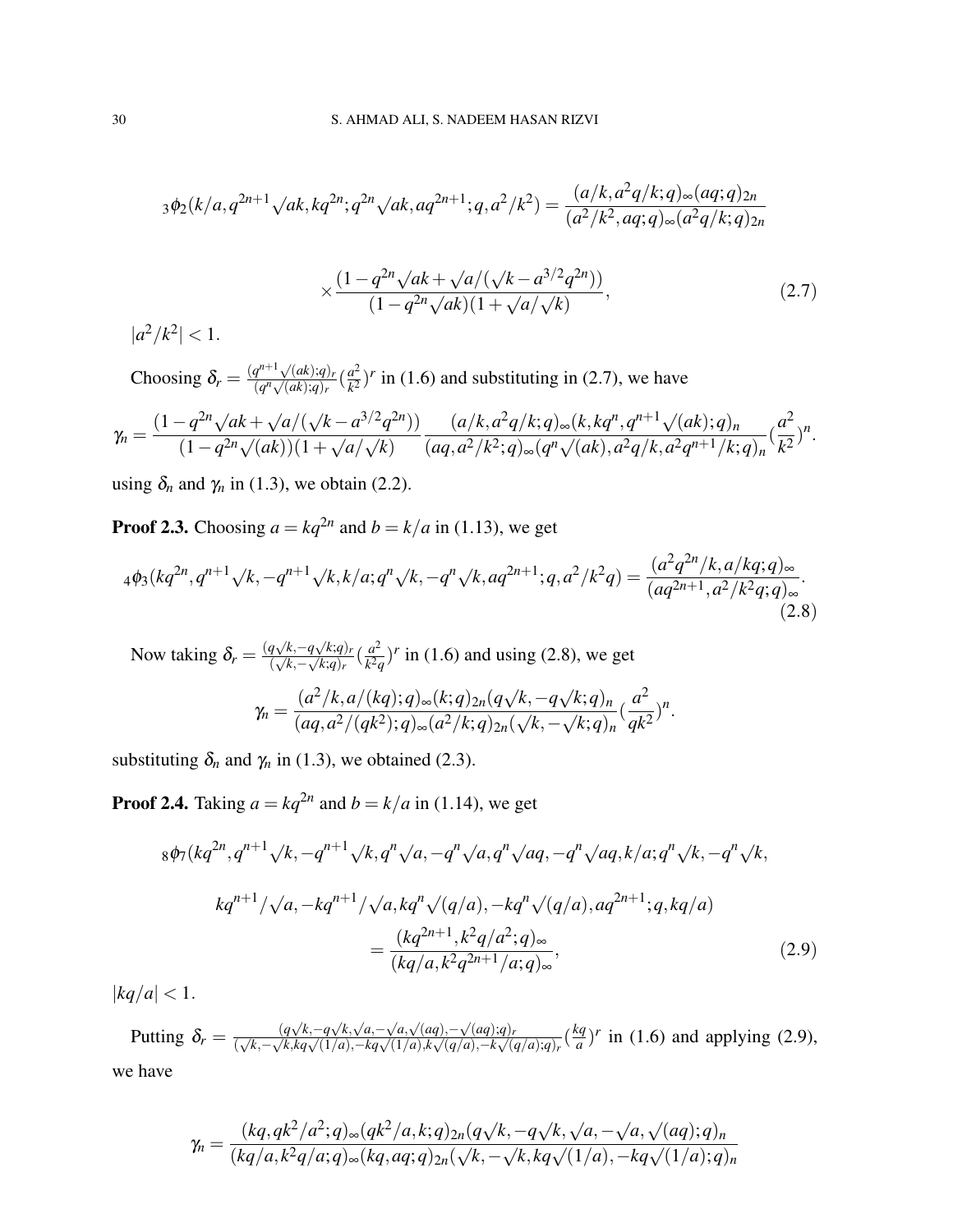$$
\times \frac{(-\sqrt{(aq;q)_n}}{(k\sqrt{(q/a)},-k\sqrt{(q/a);q})_n}(\frac{kq}{a})^n.
$$

substituting  $\delta_n$  and  $\gamma_n$  in (1.3), we get (2.4).

**Proof 2.5.** Setting  $a = kq^{2n}$  and  $b = k/a$  in (1.12), we get

$$
{}_2\phi_1(kq^{2n}, k/a; aq^{2n+1}; q, -aq/k) = \frac{(-q; q)_{\infty}(kq^{2n+1}, a^2q^{2n+2}/k; q^2)_{\infty}}{(-aq/k, aq^{(2n+1)}; q)_{\infty}}.
$$
(2.10)

Taking  $\delta_r = \left(\frac{-aq}{k}\right)^r$  in (1.6) and using (2.10), we get

$$
\gamma_n = \frac{(-q;q)_{\infty}(kq,a^2q^2/k;q^2)_{\infty}(k,kq^n;q)_n}{(aq,-aq/k;q)_{\infty}(kq,a^2q^2/k;q^2)_{2n}} \cdot \frac{-aq}{k})^n.
$$

substituting  $\delta_n$  and  $\gamma_n$  in (1.3), we get (2.5).

# 3. APPLICATIONS

By using (1.7) in (2.1) and taking  $n \to \infty$ , we get

$$
8\phi_7(k, q\sqrt{k}, -q\sqrt{k}, c, a, q\sqrt{a}, -q\sqrt{a}, a/k; kq, -\sqrt{k}, aq/\sqrt{k}\sqrt{a}, -\sqrt{a}, kq, aq/c; q, q\sqrt{k}/c)
$$
  
= 
$$
\frac{(q\sqrt{k}, kq/c, aq, aq/c\sqrt{k}; q)_{\infty}}{(kq, aq/\sqrt{k}, q\sqrt{k/c}, aq/c; q)_{\infty}}.
$$
(3.1)

Again by making the use of (1.9) in (2.1) and taking  $n \to \infty$ , we obtain

$$
{}_{10}\phi_9(k, -q\sqrt{k}, c, q\sqrt{k}, a, q\sqrt{a}, -q\sqrt{a}, y, z, a^2q/kyz; kq, -\sqrt{k}, aq/\sqrt{k},
$$
  
\n
$$
aq/c, \sqrt{a}, -\sqrt{a}, aq/y, aq/z, kyz/a; q, q\sqrt{k/c})
$$
  
\n
$$
= \frac{(aq/c\sqrt{k}, aq, kq/c, q\sqrt{k}; q)_{\infty}}{(kq, aq/\sqrt{k}, q\sqrt{k/c}, aq/c; q)_{\infty}} \quad 6\phi_5(-q\sqrt{k}, c, ky/a, kz/a, k, aq/yz; -\sqrt{k},
$$
  
\n
$$
kq/c, aq/y, aq/z, kyz/a; q, aq/c\sqrt{k}).
$$
\n(3.2)

On using (1.8) in (2.2) and taking  $n \to \infty$ , we get

$$
{}_2\phi_1(k,k/a;aq;q,a^2/k^2) = \frac{(a/k,a^2q/k;q)_\infty}{(aq,a^2/k^2;q)_\infty} \frac{(1-\sqrt{ak}+\sqrt{a/(\sqrt{k-a^{3/2}})}}{(1-\sqrt{ak})(1+\sqrt{a/\sqrt{k}})}.
$$
(3.3)

By making the use of (1.7) in (2.3) and then taking  $n \to \infty$ , we obtain

$$
7\phi_6(a,q\sqrt{a},-q\sqrt{a},a/k,k,q\sqrt{k},-q\sqrt{k};\sqrt{a},-\sqrt{a},kq,a^2/k,\sqrt{k},-\sqrt{k};q,a/kq)
$$
  
= 
$$
\frac{(aq,a^2/k^2q;q)_\infty}{(a^2/k,a/kq;q)_\infty}.
$$
 (3.4)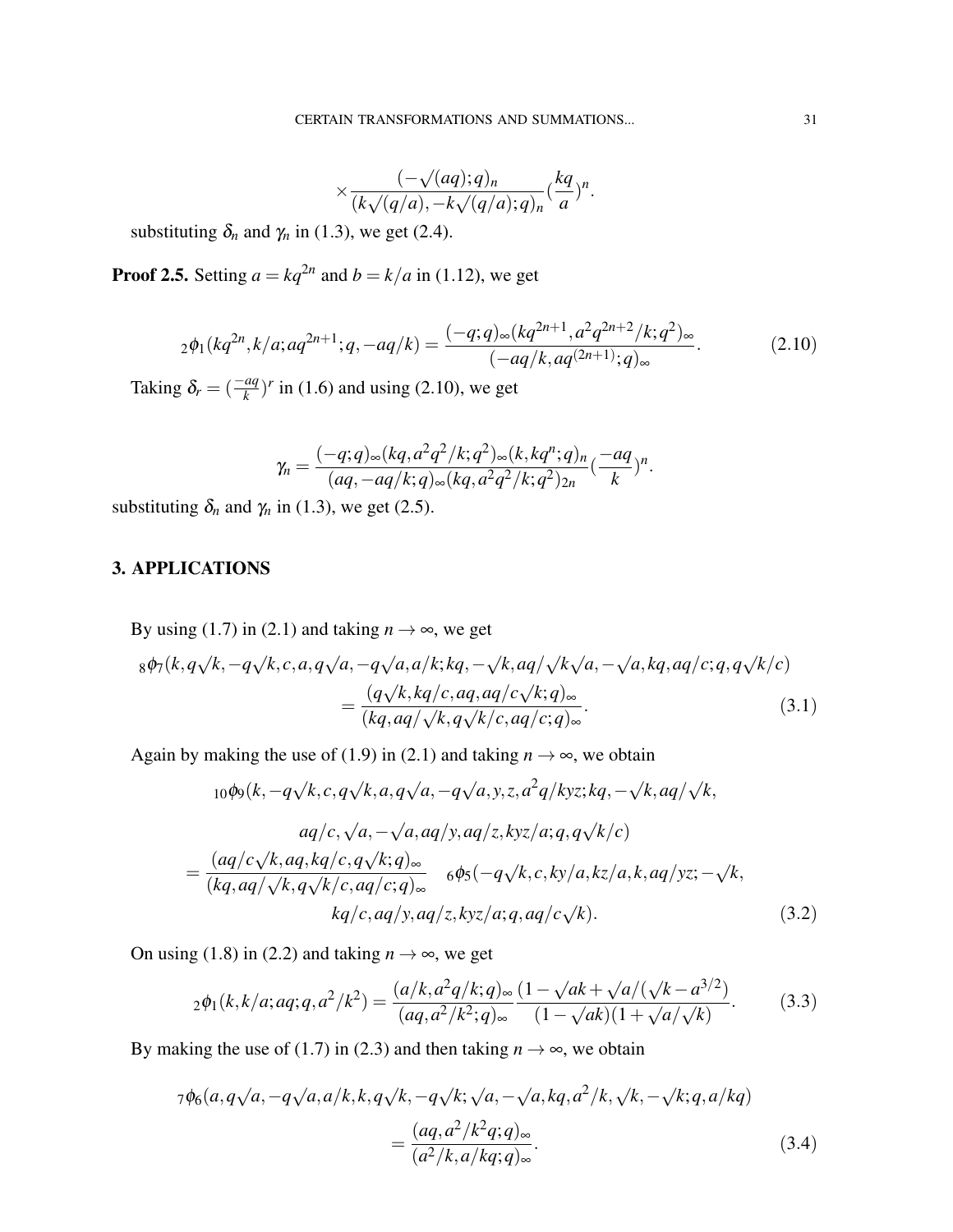In (2.3) using (1.9) and then taking  $n \to \infty$ , we get the following transformation

$$
9\phi_8(k, q\sqrt{k}, -q\sqrt{k}, a, q\sqrt{a}, -q\sqrt{a}, y, z, a^2q/kyz; a^2/k, \sqrt{k}, -\sqrt{k}, \sqrt{a}, -\sqrt{a}, aq/y,
$$
  

$$
aq/z, kyz/a; q, a/kq)
$$

$$
= \frac{(aq, a^2/k^2q; q)_{\infty}}{(a^2/k, a/kq; q)_{\infty}} \quad 6\phi_5(q\sqrt{k}, -q\sqrt{k}, ky/a, kz/a, k, aq/yz; \sqrt{k}, -\sqrt{k}, aq/y, aq/z, kyz/a; q, a^2/k^2q).
$$
\n(3.5)

Again in (2.4) making the use of (1.7) and taking  $n \to \infty$ , we obtain the following summation

$$
12\phi_{11}(k,q\sqrt{k},-q\sqrt{k},\sqrt{a},-\sqrt{a},\sqrt{aq},-\sqrt{aq},k^2q/a,a,q\sqrt{a},-q\sqrt{a},a/k;\sqrt{k},-\sqrt{k}
$$
  
\n
$$
kq\sqrt{1/a},-kq\sqrt{1/a},k\sqrt{q/a},-k\sqrt{q/a},\sqrt{a},-\sqrt{a},kq,aq,kq;q;k^2q/a^2)
$$
  
\n
$$
=\frac{(kq/a,k^2q/a;q)_\infty}{(kq,k^2q/a^2;q)_\infty}.
$$
\n(3.6)

Now use (1.9) in (2.4) and taking  $n \to \infty$ , we have

$$
14\phi_{13}(k,q\sqrt{k},-q\sqrt{k},\sqrt{a},-\sqrt{a},\sqrt{aq},-\sqrt{aq},k^2q/a,a,q\sqrt{a},-q\sqrt{a},y,z,a^2q/kyz;\sqrt{k},
$$
  
\n
$$
-\sqrt{k},kq\sqrt{1/a},-kq\sqrt{1/a},k\sqrt{q/a},-k\sqrt{q/a},aq,kq,\sqrt{a},-\sqrt{a},aq/y,aq/z,kyz/a;q;k^2q/a^2)
$$
  
\n
$$
= \frac{(kq/a,k^2q/a;q)_{\infty}}{(kq,k^2q/a^2;q)_{\infty}} \qquad 10\phi_{9}(q\sqrt{k},-q\sqrt{k},\sqrt{a},-\sqrt{a},\sqrt{aq},-\sqrt{aq},ky/a,kz/a,k,aq/yz};
$$
  
\n
$$
\sqrt{k},-\sqrt{k},kq\sqrt{1/a},-kq\sqrt{1/a},k\sqrt{q/a},-k\sqrt{q/a},aq/y,aq/z,kyz/a;q;kq/a).
$$
 (3.7)

By using  $(1.7)$  in  $(2.5)$ , we have

$$
\sum_{n=0}^{\infty} \frac{(k, kq^n, a, q\sqrt{a}, -q\sqrt{a}, a/k; q)_n}{(q, \sqrt{a}, -\sqrt{a}, kq; q)_n (kq, a^2q^2/k; q^2)_{2n}} (-q)^n = \frac{(-aq/k, aq; q)_{\infty}}{(-q; q)_{\infty} (kq, a^2q^2/k; q^2)_{\infty}}.
$$
(3.8)

and again in  $(2.5)$  using  $(1.9)$ , we get

$$
{}_{4}\phi_{3}(ky/a,kz/a,k,aq/yz;aq/y,aq/z,kyz/a;q,-aq/k)
$$
  
= 
$$
\frac{(-q;q)_{\infty}(kq,a^{2}q^{2}/k;q^{2})_{\infty}}{(-aq/k,aq;q)_{\infty}}\sum_{n=0}^{\infty}\frac{(k,kq^{n},a,q\sqrt{a},-q\sqrt{a},y,z,a^{2}q/kyz;q)_{n}}{(kq,a^{2}q^{2}/k;q^{2})_{2n}(q,\sqrt{a},-\sqrt{a},aq/y,aq/z,kyz/a;q)_{n}}(-q)^{n}.
$$
\n(3.9)

## Conflict of Interests

The authors declare that there is no conflict of interests.